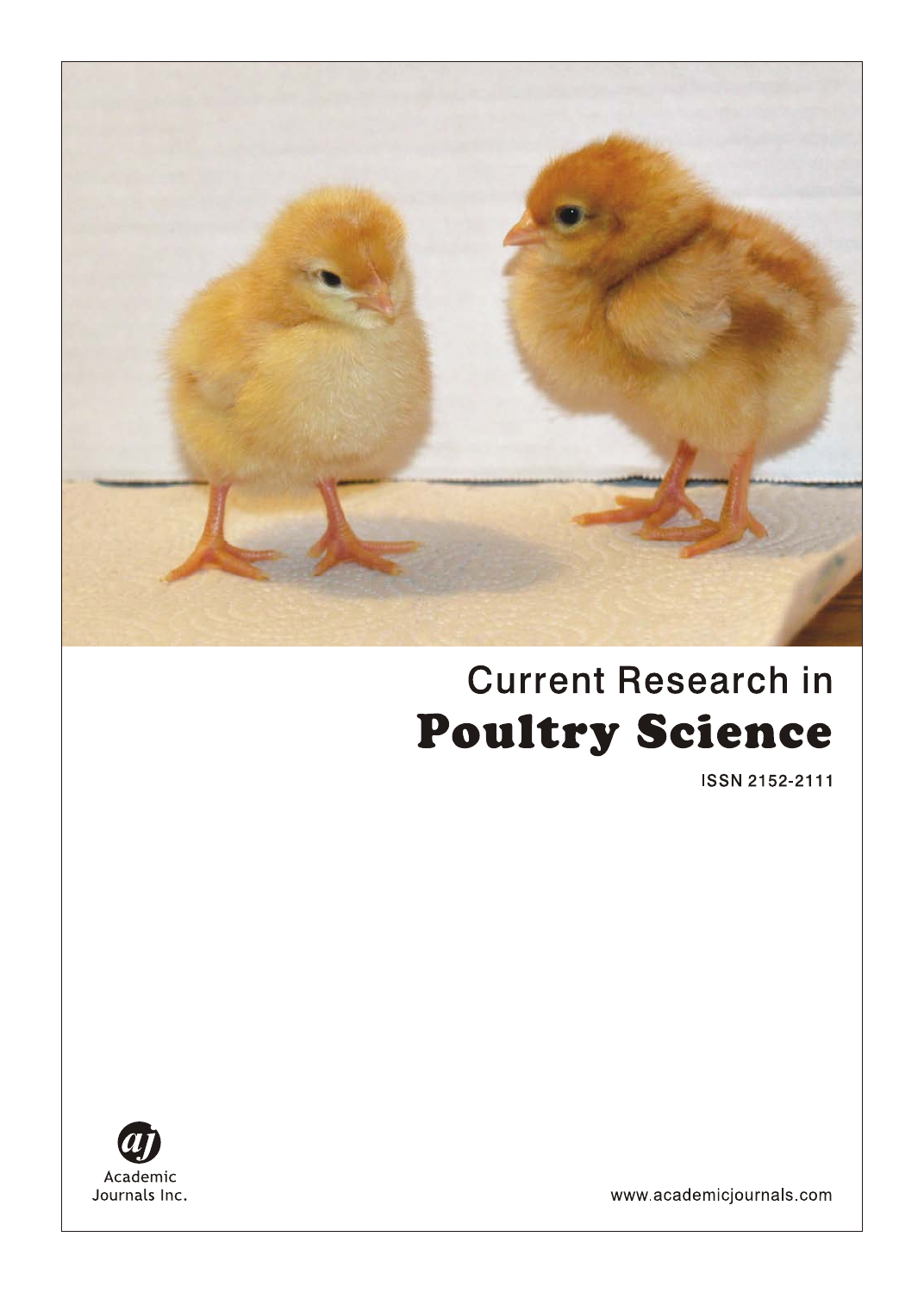#### **OPEN ACCESS Current Research in Poultry Science**

ISSN 2152-2111 DOI: 10.3923/crpsaj.2016.7.12



## **Research Article Antibacterial Activity of Lactobacillus Species Isolated from Poultry Waste (Droppings) Against Poultry Pathogens**

K.J. Ayantola and M.K. Oladunmoye

Department of Microbiology, Federal University of Technology, P.M.B 704, Akure, Ondo State, Nigeria

### Abstract

This study aimed to provide information on antibacterial activity of lactobacilli from poultry wastes against poultry pathogens. A bacteriocin-producing lactobacilli strain were isolated from poultry droppings. Activity against poultry pathogens was carried out using both agar well diffusion and disk paper method. Eight species of lactobacilli were isolated, characterized and identified from poultry waste and were screened for their antibacterial potency. Out of the eight species only L. buchneri, L. helvelticus, L. delbreuchi and L. acidophilus were active against all the tests organisms. The zone of inhibition ranging from 3.00±0.00 to 35.17±0.17 mm with the highest potency observed on L. delbruckii (35.17±0.17 mm) against E. coli while the least zone of inhibition against Salmonella typhi with 3.00±0.00 mm. All isolated lactobacilli demonstrated inhibition against one or more selected pathogens, they can, therefore, be used as a means to control of poultry pathogens. The results suggest the bacteriocins from isolated species could be useful for the production of antibacterial agents in poultry production.

Key words: Poultry, antibacterial, lactobacillus, metabolites, pathogens, isolates

Received: November 01, 2015 **Accepted: February 27, 2016** Published: June 15, 2016

Citation: K. J. Ayantola and M.K. Oladunmoye, 2016. Antibacterial activity of lactobacillus species isolated from poultry waste (Droppings) against poultry pathogens. Curr. Res. Poult. Sci., 6: 7-12.

Corresponding Author: K.J. Ayantola, Department of Microbiology, Federal University of Technology, P.M.B 704, Akure, Ondo State, Nigeria Tel: +2348068905276

Copyright: © 2016 K.J. Ayantola and M.K. Oladunmoye. This is an open access article distributed under the terms of the creative commons attribution License, which permits unrestricted use, distribution and reproduction in any medium, provided the original author and source are credited.

Competing Interest: The authors have declared that no competing interest exists.

Data Availability: All relevant data are within the paper and its supporting information files.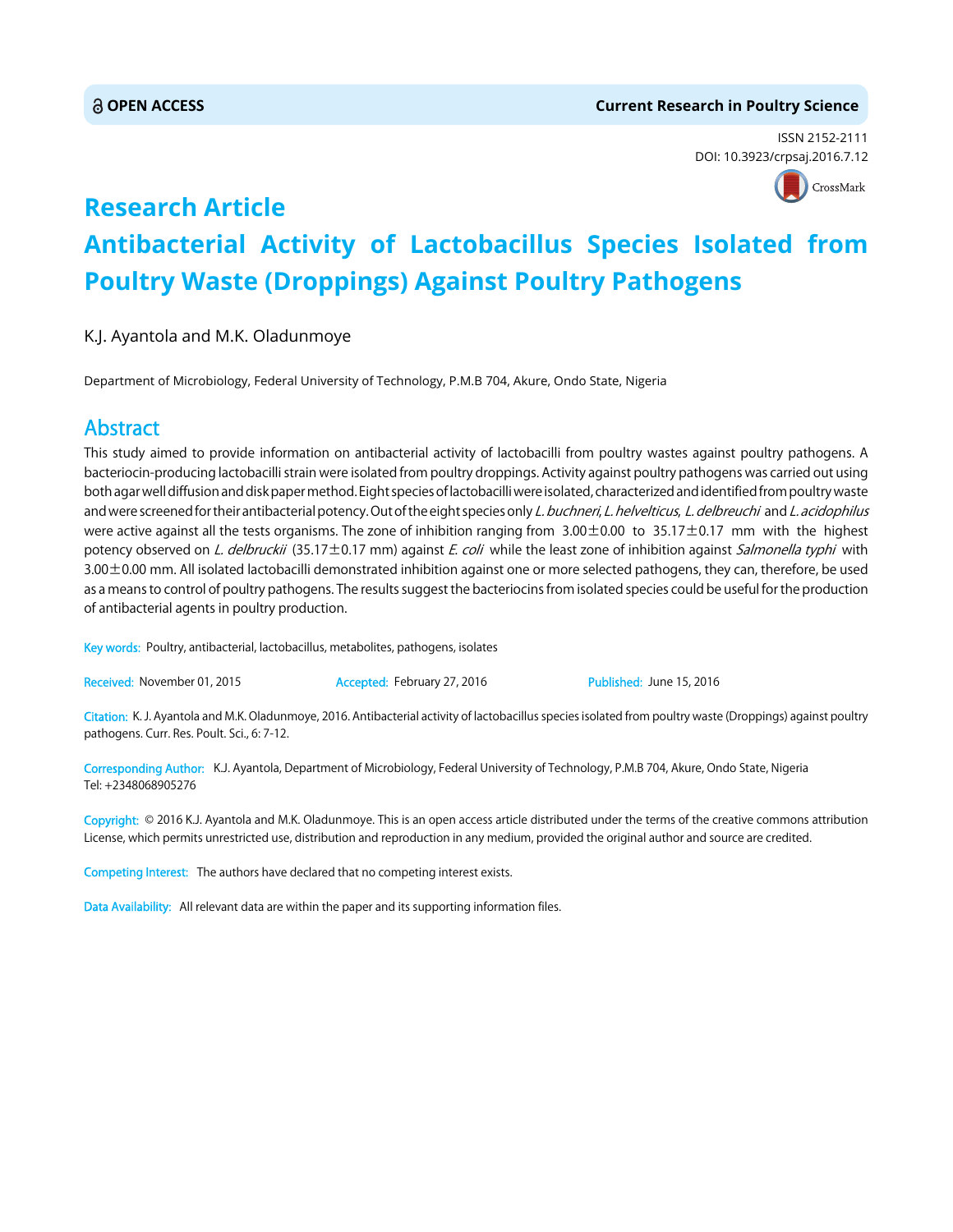#### INTRODUCTION

The place of poultry in the livestock sector of any nation cannot be under rated. This is important not only in term of economic activities, but also in the quest for attaining food security in terms of protein consumption, both meat and eggs (Banjoko et al., 2014). Eggs, a major products of poultry production, are one of the most nutritious and complete foods known to man. Hence, the poultry sector could be a panacea to protein deficiency, which is a major challenge to food security and is particularly critical in Nigeria. This is critical in Nigeria where the current per capita consumption of animal protein is only 10 g day<sup>-1</sup> compared to the 34 g day<sup>-1</sup> recommended by the FAO as the minimum for healthy living (FAO., 2014, Owen and Dike, 2013). The high turnover rate and the quest for white meat have given more credence to poultry among livestock farming. The need to meet up with the demand for poultry meat has stimulated the large-scale production of poultry and subsequent use of veterinary drugs, especially antimicrobials (Ezenduka et al., 2014).

Currently, one of the problems confronting operation and progress in the poultry production is the antimicrobial resistance pose by the undiscriminating use of antibiotics. Although the economic and health advantages of using antibiotics have revolutionized intensive poultry production (Oluwasile et al., 2014), the increase used of antibiotics as a part of the poultry and other livestock production industries to treat and prevent both bacterial and fungi infections has led to the problem of the development of bacterial antibiotic resistance over time. This then create the necessity of the search for alternative agents that will not pose any harmful effects such agent may include bacteriocins from Lactobacillus spp. Lactobacilli are the major type of lactic acid bacteria, which have been shown to act as a preservative as well as a probiotic agent (Kumar et al., 2014). Probiotics are products used as dietary supplements to enhance the growth and health of humans and animals. They have been shown to be important in disease control, as digestion aids, immune booster and in supplementing or replacing the use of antimicrobial compounds in the field of health (Chantharasophon et al., 2011). The present study was carried out with the objective to examine the antibacterial activity of *Lactobacillus* species isolated from poultry droppings in the treatment of poultry pathogens.

#### MATERIALS AND METHODS

Collection of samples: Poultry waste (dropping) was collected at Federal University of Technology Akure research and teaching farm from six week old broilers. The sample was collected in polythene nylon and transported to laboratory. The sample was serially diluted by dissolving 1 g in 9 mL of distilled water and 1 mL was inoculated into deMan Rogosa Sharpe (MRS) agar.

**Test organisms:** The test organisms (poultry pathogens) used in this work were collected from the Department of Microbiology Federal Institute of Industrial Research Oshodi Lagos and were preserved under refrigeration condition until use. These include *Escherichia coli* ATCC 8739, Staphylococcus aureus ATCC 25923, Salmonella typhi ATCC 6539, Shigella flexneri ATCC 12022.

Standardization of inoculum: The inocula were prepared from the stock cultures, which were maintained on nutrient agar slant at  $4^{\circ}$ C and subcultured onto nutrient broth using a sterilized wire loop. The density of suspension inoculated onto the media for susceptibility test was determined by comparison with 0.5 McFarland standard of Barium chloride solution (Cheesbrough, 2006).

Isolation and identification of lactobacilli: The isolation of lactobacilli from poultry dung was done using MRS (peptone, meat extract, yeast extract, glucose, tween 80) medium. Briefly, 1 g of dung was serially diluted and 1 mL was inoculated anaerobically at 37°C for 48 h. The observed colony was tested for catalase. Growth from MRS agar cultures was subculture for pure isolate and then grown on MRS broth (Nowroozi et al., 2004). Lactobacillus species of these isolates were identified by comparing their sugar fermentation patterns (Oyetayo et al., 2003) with the scheme described in Bergey's Manual of Systematic Bacteriology.

Preparation of cell free supernatant: The method of Elamathy and Kanchana (2012) was used. The bacteriocin producing strain was grown in MRS broth anaerobically at 37 $\degree$ C for 48 h. A cell free solution was obtained by centrifuge the culture at 12000 g for 12 min under  $40^{\circ}$ C followed by filtration of the supernatant through whatmann filter paper. The supernatant was then store in refrigerator.

Antimicrobial activity of LAB: The method of Duraiswamy et al. (2010) was employed. The agar well diffusion assay, a 48 h culture of the indicator strain was used to inoculate nutrient agar growth media at  $37^{\circ}$ C. Wells of 6 mm diameter were cut into agar plates and 50  $\mu$ L of culture supernatant fluid containing antibacterial activity were added to each well. Supernatant fluid was obtained by growing the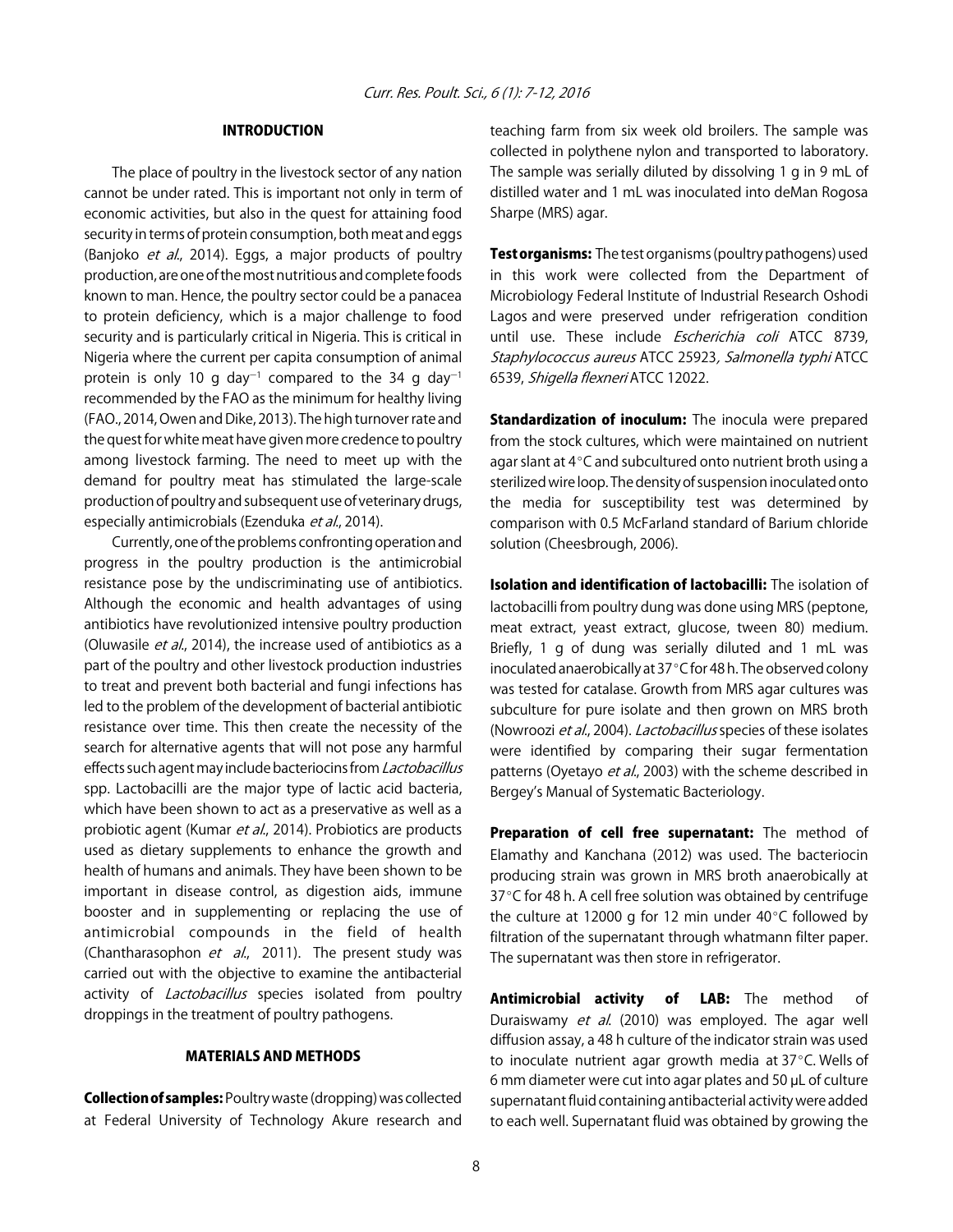inhibitory producer strain 48 h in MRS broth at  $37^{\circ}$ C. Cells were then removed by centrifugation and the supernatant fluid placed in the wells and allowed to diffuse into the agar for 24 h at  $4^{\circ}$ C. The plates were then incubated at optimum growth temperature of the indicator strains and examined after 24 h for inhibition zone. The plates were incubated for 24 h at  $37^{\circ}$ C. Antimicrobial activity was evaluated by measuring the inhibition zone in millimeter in diameter and recorded. Plates were incubated and observed for zones inhibition.

#### **RESULTS**

Table 1 and 2 shows the morphology and biochemical characteristics of the isolated lactobacilli. All are rod shaped with positive reaction to Gram reaction. In reaction to sugar utilization, 87% of the isolates can utilize arabines, 50% can utilize fructose and mannitol, 62% utilized sucrose and maltose, 100% can utilize lactose and glucose while 75% can utilized galactose respectively. Among the isolates only 37.5% are motile while 50% can utilize citrate. None of the isolates form spore nor produce indole. While 50% can grow under the temperature of 20 $\degree$ C, all can grow at 37 $\degree$ C. As some of the isolates grow in certain salt concentration some cannot grow, however 50% of the isolate completely grow in all the salt concentration.

Antagonistic activity of lactobacillus metabolites: The result of antibacterial activity of lactobacillus metabolite was shown

Table 1: Morphological and colonies characteristics of Isolated Lactobacillus spp.

in Table 3 after 24 h of incubation. The agar well diffusion and paper disk method was used to carry out the antibacterial activities against the test organisms namely Escherichia coli, Staphylococcus aureus, Shigella flexneri and Salmonella typhi. All the metabolites showed good inhibitory potency against selected pathogens. The zone of inhibition ranging from  $12.00\pm0.00$  to 35.17 $\pm$ 0.29 mm with the highest potency observed on L. delbruckii (35.17 $\pm$ 0.29 mm) against E. coli while the the least zone of inhibition (12.00 $\pm$ 0.00 mm) was observed against Staphylococcus aureus, Shigella flexneri and Salmonella typhi by L. caucasicus and L. buchneri.

Among the metabolites, L. pastoriums and L. acidophilus exhibited antibacterial potency against Salmonella typhi only. In term of resistance E. coli, Staphylococcus aureus and Shigella flexneri showed sign of resistance to L. pastoriums and L. acidophilus. E. coli also exhibited sign of resistance to L. caucasicus and L. plastoriums.

Disk method was presented in Table 4 the zone of inhibition ranging from  $3.00\pm0.00$  to  $26.67\pm0.64$  mm with platanrum showed potency against Salmonella typhi. All the pathogens showed resistance to  $L$ . pastoriums and L. acidophilus. Escherichia coli, Staphylococcus aureus and Shigella flexneri also showed resistance to L. pastoriums and L. platanrum.

#### **DISCUSSION**

Lactic Acid Bacteria (LAB) are one of the most important groups of microorganisms to mankind, being part of normal

| <b>Isolates</b> | Colony shape | Elevation | Edge      | Optical characteristics | Colony surface | Pigmentation |  |
|-----------------|--------------|-----------|-----------|-------------------------|----------------|--------------|--|
| A               | Rod          | Flat      | Circular  | Translucent             | Smooth         | Milky        |  |
| B               | Long rod     | Flat      | Irregular | Translucent             | Smooth         | Grey         |  |
| C               | Short rod    | Raised    | Rough     | Translucent             | Smooth         | Milky        |  |
| D               | Short rod    | Flat      | Rough     | Translucent             | Smooth         | Milky        |  |
| E               | Rod          | Flat      | Rough     | Opaque                  | Smooth         | Whitish      |  |
|                 | Rod          | Flat      | Circular  | Opaque                  | Smooth         | Milky        |  |
| G               | Rod          | Flat      | Circular  | Opaque                  | Smooth         | Grey         |  |
| Н               | Slender rod  | Flat      | Rough     | Translucent             | Smooth         | Grey         |  |

Table 2: Biochemical tests

| Table 2. Diventifical tests |    |        |    |    |    |    |    |     |             |                                             |     |             |  |                                                   |       |    |    |    |      |        |                        |
|-----------------------------|----|--------|----|----|----|----|----|-----|-------------|---------------------------------------------|-----|-------------|--|---------------------------------------------------|-------|----|----|----|------|--------|------------------------|
|                             |    | Sugars |    |    |    |    |    |     | Other tests |                                             |     | Temperature |  | Salt concentration                                |       |    |    |    |      | GR     |                        |
| <b>Isolates</b>             | AR | FR     | MA | SU | LA | ML | GA | GI. | U۱          | ------------------------------------<br>MOT | SPO | <b>IND</b>  |  | ----------------<br>20 $\degree$ C 37 $\degree$ C | $1\%$ | 2% | 3% | 4% | 5.6% | 6.5%   | ---------<br>$+ve$ rod |
| A                           |    |        |    |    |    |    |    |     |             |                                             |     |             |  |                                                   |       |    |    |    |      | $^+$   | $+ve$ rod              |
| В                           |    |        |    |    |    |    |    |     |             |                                             |     |             |  |                                                   |       |    |    |    |      |        | +ve rod                |
| C                           |    |        |    |    |    |    |    |     |             |                                             |     |             |  |                                                   |       |    |    |    |      | $^+$   | $+ve$ rod              |
| D                           |    |        |    |    |    |    |    |     |             |                                             |     |             |  |                                                   |       |    |    |    | +    | $^+$   | $+ve$ rod              |
| E.                          |    | $\pm$  |    |    |    |    |    |     |             |                                             |     |             |  |                                                   |       |    |    |    | $^+$ | $^+$   | +ve rod                |
| F                           |    |        |    |    |    |    |    |     |             |                                             |     |             |  |                                                   |       |    |    |    |      |        | $+ve$ rod              |
| G                           | +  |        |    |    |    |    |    |     |             |                                             |     |             |  |                                                   |       |    |    |    | +    | $^+$   | +ve rod                |
| Н                           |    |        |    |    |    |    |    |     |             |                                             |     |             |  |                                                   |       |    |    |    |      | $^{+}$ | $+ve$ rod              |

A: Lactobacillus caucasicus, B: Lactobacillus pastorium, C: Lactobacillus buchneri, D: Lactobacillus helveticus, E: Lactobacillus plantarum, F: Lactobacillus delbrevechi, G: Lactobacillus acidophilus, H: Lactobacillus brevis, AR: arabinose, FR: Fructose, MA: Manitol, SU: Sucrose, LA: Lactose, ML: Maltose, GA: Galactose, GL: Glucose, CIT: Citrate, MOT: Motility, SPO: Spore, IND: Indole, GR: Gram reaction, +: Growth occurred, -: No growth occur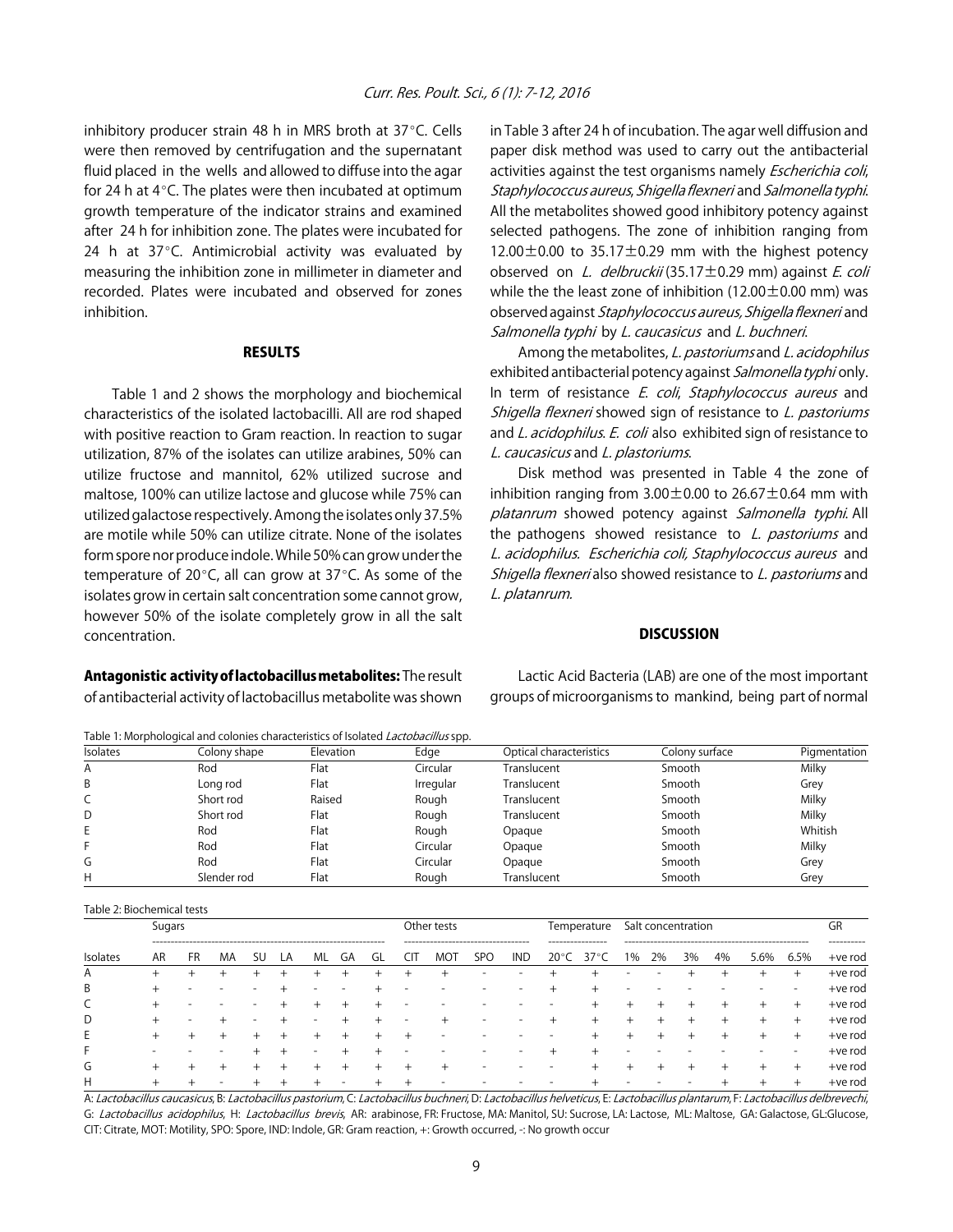#### Curr. Res. Poult. Sci., 6 (1): 7-12, 2016

Table 3: Antibacterial effect of lactobacillus metabolites against selected pathogens (agar well diffusion method)

| Metabolite of Isolates Typhi | Escherichia coli               | Staphylococcus aureus          | Shigella flexneri              | Salmonella typhi               |
|------------------------------|--------------------------------|--------------------------------|--------------------------------|--------------------------------|
| A                            | $0.00 \pm 0.00^{Aa}$           | $12.00 \pm 0.00$ <sup>Bb</sup> | $12.00 \pm 0.00$ <sup>Bb</sup> | $13.00 \pm 0.00$ <sup>Bc</sup> |
| B                            | $0.00 \pm 0.00^{Aa}$           | $0.00 \pm 0.00^{Aa}$           | $0.00 \pm 0.00^{Aa}$           | $14.00 \pm 0.00$ <sup>Cb</sup> |
| C                            | $18.00 \pm 0.00$ <sup>Cb</sup> | $12.00 \pm 0.00$ <sup>Ba</sup> | $12.00 \pm 0.00$ <sup>Ba</sup> | $12.00 \pm 0.00^{Aa}$          |
| D                            | $18.33 \pm 0.17$ <sup>Dd</sup> | $14.12 \pm 0.44$ <sup>Ca</sup> | $17.33 \pm 0.17$ <sup>Ec</sup> | $16.83 \pm 0.17$ <sup>Fb</sup> |
| E                            | $0.00 \pm 0.00^{Aa}$           | $14.33 \pm 0.17$ <sup>Cc</sup> | $13.00 \pm 0.00$ <sup>Cb</sup> | $15.00 \pm 0.00$ <sup>Dd</sup> |
|                              | $35.17 \pm 0.17$ <sup>Ed</sup> | $28.17 \pm 0.17$ <sup>Eb</sup> | $27.53 \pm 0.33$ Fa            | 32.67 $\pm$ 0.17 <sup>Gc</sup> |
| G                            | $0.00 \pm 0.00^{Aa}$           | $0.00 \pm 0.00^{Aa}$           | $0.00 \pm 0.00^{Aa}$           | $13.07 \pm 0.07$ <sup>Bb</sup> |
| Н                            | $14.00 \pm 0.00$ <sup>Ba</sup> | $18.00 \pm 0.00^{pd}$          | $15.00 \pm 0.00$ <sup>Db</sup> | $16.00 \pm 0.00$ <sup>Ec</sup> |
| Control                      | $0.00 \pm 0.00$                | $0.00 \pm 0.00$                | $0.00 \pm 0.00$                | $0.00 \pm 0.00$                |

Data are presented as Means±SE, n = 3, mean with the same superscript letter (s) along the same row (lower case) or column (upper case) are not significantly different (p < 0.05), A: L. caucasicus, B: L. pastoriums, C: L. buchneri, D: L. helvelticus, E: L. platanrum, F: L. delbreuchi, G: L. acidophilus, H: L. brevis

| Table 4: Antibacterial effect of lactobacillus metabolites against selected pathogens (Disk method) |
|-----------------------------------------------------------------------------------------------------|
|-----------------------------------------------------------------------------------------------------|

| Metabolites of Isolate | Escherichia coli               | Staphylococcus aureus          | Shigella flexneri              | Salmonella typhi               |  |  |
|------------------------|--------------------------------|--------------------------------|--------------------------------|--------------------------------|--|--|
| Α                      | $0.00 \pm 0.00^{Aa}$           | $0.00 \pm 0.00^{Aa}$           | $0.00 \pm 0.00^{Aa}$           | $0.00 \pm 0.00^{Aa}$           |  |  |
| B                      | $0.00 \pm 0.00^{Aa}$           | $0.00 \pm 0.00^{Aa}$           | $0.00 \pm 0.00^{Aa}$           | $6.67 \pm 3.33$ <sup>Cb</sup>  |  |  |
| C                      | $14.97 \pm 0.00$ <sup>Cc</sup> | $0.00 \pm 0.00^{Aa}$           | $0.00 \pm 0.00^{Aa}$           | $11.79 \pm 0.02^{Db}$          |  |  |
| D                      | $12.00 \pm 0.00$ <sup>Bd</sup> | $0.00 \pm 0.00$ <sup>Aa</sup>  | $9.90 \pm 0.00$ <sup>Cb</sup>  | $10.90 \pm 0.01$ <sup>Db</sup> |  |  |
| E.                     | $0.00 \pm 0.00^{\text{A}}$     | $0.00 \pm 0.00^{Aa}$           | $0.00 \pm 0.00^{Aa}$           | $10.90 \pm 0.01^{Db}$          |  |  |
|                        | $19.77 \pm 0.14^{Db}$          | $16.83 \pm 0.43$ <sup>Ca</sup> | $26.67 \pm 0.37$ <sup>Dd</sup> | $20.00 \pm 0.00$ <sup>Ec</sup> |  |  |
| G                      | $0.00 \pm 0.00^{Aa}$           | $0.00 \pm 0.00^{Aa}$           | $0.00 \pm 0.00^{Aa}$           | $0.00 \pm 0.00^{Aa}$           |  |  |
| Н                      | $0.00 \pm 0.00^{Aa}$           | 9.34 ± 0.24 <sup>Bc</sup>      | 9.00 ± 0.00 <sup>Bc</sup>      | $3.00 \pm 0.00$ <sup>Bb</sup>  |  |  |
| Control                | $0.00 \pm 0.00$                | $0.00 \pm 0.00$                | $0.00 \pm 0.00$                | $0.00 \pm 0.00$                |  |  |

Data are presented as Means ± SE, n = 3, mean with the same superscript letter (s) along the same row (lower case) or column (upper case) are not significantly different (p < 0.05), A: L. caucasicus, B: L. pastoriums, C: L. buchneri, D: L. helvelticus, E: L. platanrum, F: L. delbreuchi, G: L. acidophilus, H: L. brevis

flora, contained antimicrobial substance that has inhibitory effect on growth of pathogens (Darsanaki et al., 2012). The isolated, tested Lactobacilli in this study displayed a varied antibacterial potency against selected poultry pathogens. Lactobacilli are known for their production of various antimicrobial compounds (Pangallo et al., 2008). The production of these compounds by intestinal microflora is probably one of the most important mechanisms responsible for the antagonistic phenomenon (Gomes et al., 2006) and therefore it is essential to examine this property in probiotic candidates.

Among the isolated lactobacillus spp. Lactobacillus helveticus showed good inhibitory spectrum against all the test organisms. This result was similar to what obtained by Nikolova et al. (2009) while working on the antibacterial activity of the *Lactobacillus helveticus* against *E. coli* and reported that this inhibitory effect has generally been attributed to the production of lactic acid during the Lactobacillus growth. Lactobacillus plantarum showed strong inhibition against selected pathogen. This broad spectrum of L. plantarum has been reported by different researchers; (Alvarado et al., 2006; Lade et al., 2006; Bharathi et al., 2011). However, in this study L. plantarum did not show any inhibitory effect against E. coli this may be connected to the fact that the antimicrobial effect of some strains of Lactobacillus may be completed with the production of relevant concentration of lactic acid in the micro environment,

which in combination also inhibit the growth of Gramnegative pathogenic bacteria such as E. coli this is in agreement with the work of Nouri who reported that the Lactobacillus spp. isolated from gizzard and crop did not show any inhibitory effect against E. coli (Nouri et al., 2010). Although Gilliland and Speck (1977) had earlier reported that Lactobacilli showed stronger antibacterial properties against Gram positive bacteria (S. aureus) than Gram negative bacteria (E. coli and Shigella flexneri). Anas et al. (2008) reported strong inhibitory effect of Lactobacillus plantarum in the work title antibacterial activities of *Lactobacillus* spp. Isolated from Algeria raw goat milk against S. aureus. Ravaei et al. (2013) reported L. plantarum as a strong inhibitor to Salmonella thyphimurium. Among the mechanisms causing antibacterial effect by lactobacillus species, the *in vitro* investigable mechanisms include production of bacteriocin, bacteriocin like substances, hydrogen perioxide and excretion of lactic acid that have examined by this study were not effective against E. coli this could be due to fact that the antimicrobial effect of some strains may be completed with the production of relevant concentration of lactic acid or different metabolites in the microenvironment, which in combination inhibit the growth of Gram-negative pathogenic bacteria (Alakomi et al., 2000).

Lactobacillus acidophilus against indicator organisms showed resistant except for S. typhi. This result was not in agreement with Lonkar et al. (2005). He reported that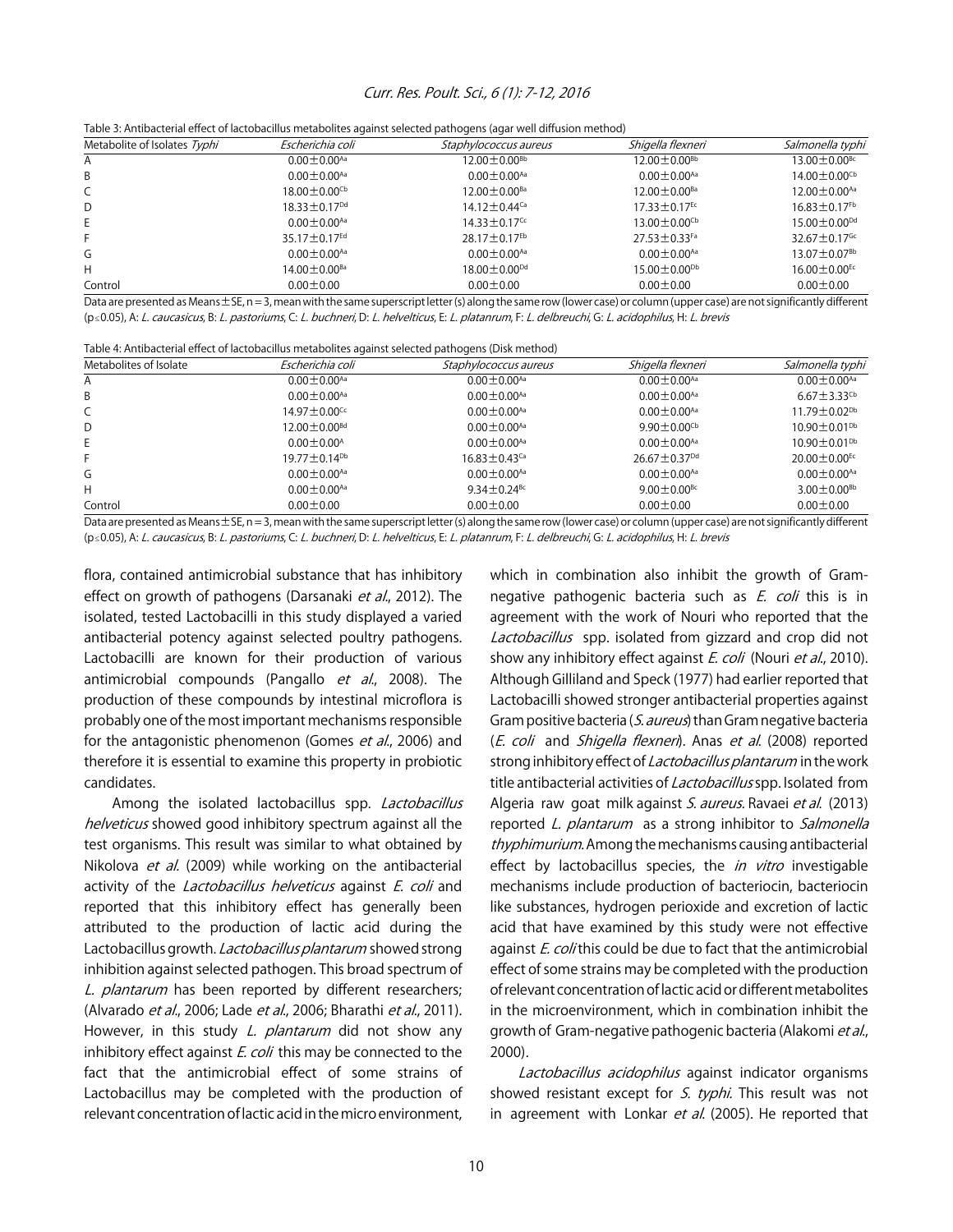Lactobacillus acidophilus was active against E. coli, in a related study carried out by Mobarez et al. (2008). Lactobacillus acidophilus isolated from yoghurt exhibited antibacterial activities against S. aureus, Pseudomonas aeruginosa, Klebsiella pneumonia and Bacillus cereus. An earlier study with bacteriocin from *L. acidophilus* has been shown to have intermediate activity against S. aureus (Aslim et al., 2005). The ability of L. acidophilus to prevent proliferation of pathogenic bacteria in the gut environment has been documented (Vila et al., 2009). In addition to lactic acid, L. acidophilus has the capacity to produce numerous metabolites that kill pathogenic bacteria. For example bacteriocidal proteins termed bacteriocin are produced by some strain of L. acidophilus (Gukasian et al., 2002). Among Lactobacillus, strain belong to species of *L. acidophilus* are frequently used as a probiotic agent (Klaenhammer and Kullen, 1999). Bacteriocin production and antibacterial activity has shown for L. acidophilus isolated from intestinal tract (Barefoot and Klaenhammer, 1983).

Lactobacillus delbruechi showed broad inhibitory effect against all the selected pathogens. This finding is in agreement with Bharathi et al. (2011). Likewise L. brevis was part of those inhibiting both Gram positive and Gram negative bacteria in this study. This is in agreement with other related researchers including. Lade et al. (2006), who reported that *Lactobacilli* species are effective against  $E$ . coli while, study some properties of bacteriocins produced by Lactobacillus species isolated from agro-based waste. Likewise, Alvarado et al. (2006) reported that lactobacillus strains isolated from traditional Mexican foods are able to show inhibition against at least one pathogenic indicator microorganism while working on food-associated lactic acid bacteria with antimicrobial potential from traditional foods. The primary antimicrobial effect exerted by lactobacillus is due to a combination of many factors e.g., production of lactic acid with reduce pH, production of various antimicrobial compounds, which can be classified as (1) Low-molecularmass compounds such as hydrogen peroxide and carbon dioxide and (2) High-molecular-mass compounds such as bacteriocins which are responsible for the most antimicrobial activities (Ahmed et al., 2012). The levels of production of organic acids by Lactobacillus depend on species or strain, culture composition and growth conditions (Ogunbanwo, 2005; Ammor et al., 2006). Antimicrobial action of bacteriocins occurs in steps-adsorption of the bacteriocin on cell wall, its transport across the cell membrane and finally its action within the cytoplasm (Garcha and Sharma, 2013).

#### CONCLUSION

Lactobacillus isolates exhibiting antibacterial activity in this study constitute an interesting trait that deserves more investigation to demonstrate the probiotic function that can improve the health as well as increase performance parameters in poultry production

#### **REFERENCES**

- Ahmed, A.I., B.E. Mohamed, N.M.E. Yousif, B. Faye and G. Loiseau, 2012. Antimicrobial activity and antibiotic resistance of LAB isolated from Sudanese traditional fermented camel (Camelus dromedarius) milk gariss. Int. J. Biosci., 2: 129-136.
- Alakomi, H.L., E. Skytta, M. Saarela, T. Mattila-Sandholm, K. Latva-Kala and I.M. Helander, 2000. Lactic acid permeabilizes gram-negative bacteria by disrupting the outer membrane. Applied Environ. Microbiol., 66: 2001-2005.
- Alvarado, C., B.E. Garcia Almendarez, S.E. Martin and C. Regalado, 2006. Food-associated lactic acid bacteria with antimicrobial potential from traditional Mexican foods. Revista Latinoamericana Microbiologia, 48: 260-268.
- Ammor, S., G. Tauveron, E. Dufour and I. Chevallier, 2006. Antibacterial activity of lactic acid bacteria against spoilage and pathogenic bacteria isolated from the same meat small-scale facility: 1-Screening and characterization of the antibacterial compounds. Food Control, 17: 454-461.
- Anas, M., H.J. Eddine and K. Mebrouk, 2008. Antimicrobial activity of Lactobacillus species isolated from Algerian raw goat's milk against Staphylococcus aureus. World J. Dairy Food Sci., 3: 39-49.
- Aslim, B., Z.N. Yuksekdag, E. Sarikaya and Y. Beyatli, 2005. Determination of the bacteriocin-like substances produced by some lactic acid bacteria isolated from Turkish dairy products. LWT-Food Sci. Technol., 38: 691-694.
- Banjoko, I.K., A. Falola, F.B. Babatunde and R. Atolagbe, 2014. Assessment of risks and uncertainties in poultry farming in Kwara State, Nigeria. Sci. Technol. Arts Res. J., 3: 64-70.
- Barefoot, S.F. and T.R. Klaenhammer, 1983. Detection and activity of lactacin B, a bacteriocin produced by *Lactobacillus* acidophilus. J. Applied Microbiol., 45: 1808-1815.
- Bharathi, P., S. Malathi and K. Indrani, 2011. Evaluation of antimicrobial activity of Lactobacillus species associated with dentures. UNESCO-MIRCEN Center for Marine Biotechnology, Department of Fishery Microbiology, College of Fisheries, Karnataka Veterinary, Animal and Fisheries Sciences University, Mangalore, Karnataka, India.
- Chantharasophon, K., T. Warong, P. Mapatsa and V. Leelavatcharamas, 2011. High Potential Probiotic Bacillus species from gastro-intestinal Tract of Nile Tilapia (Oreochromis niloticus). Biotechnology, 10: 489-505.